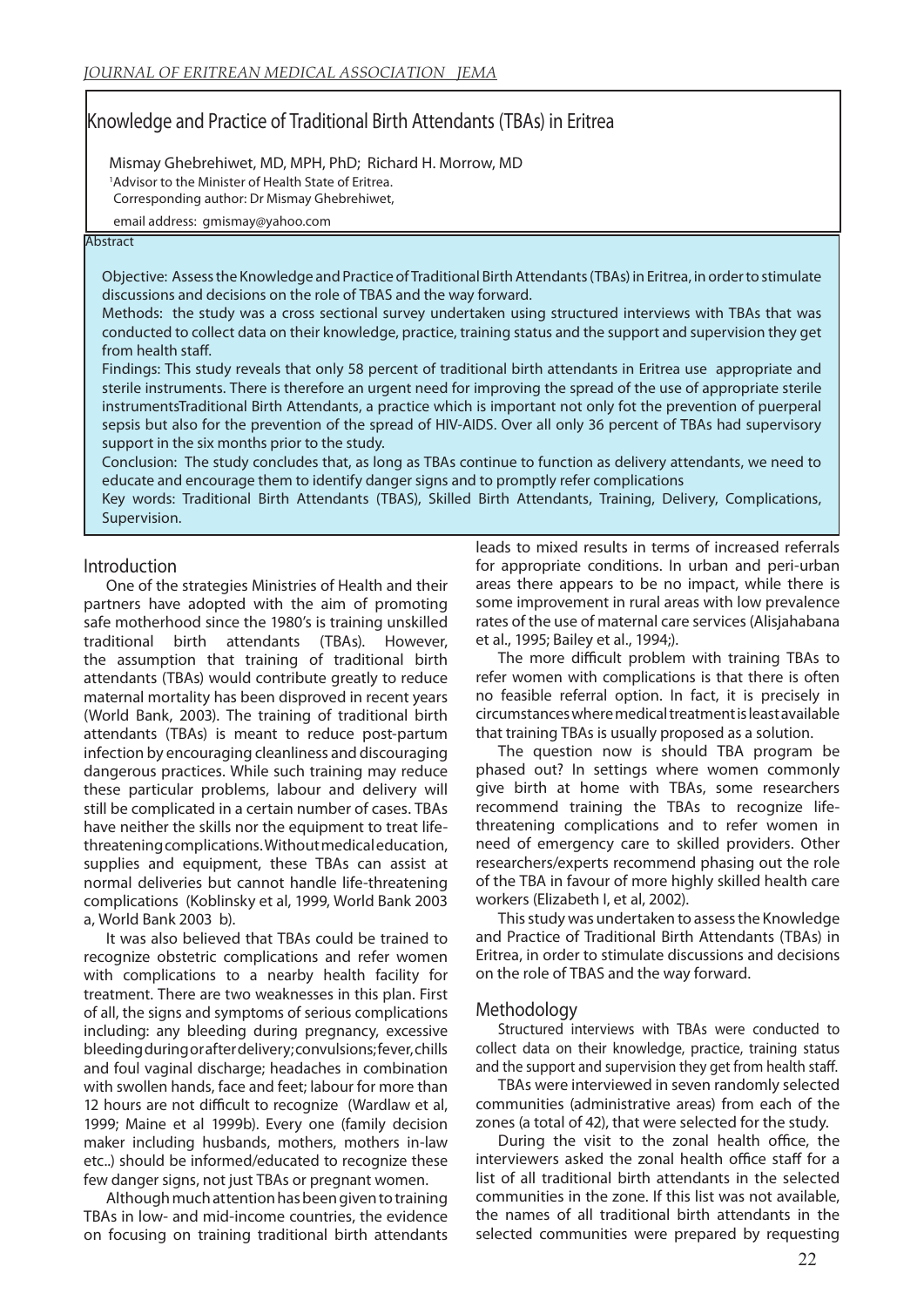the staff at the time of the visit to the health facilities and the area administration officers during the community visit.

It was necessary to visit each community before conducting the interviews to meet with community leaders to explain the purpose of the visit and to make other advance arrangements, including verification and/or preparation of the list of all traditional birth attendants in the community (administrative area).

From the list of traditional birth attendants (both trained and untrained) in the selected community (administrative area), one traditional birth attendant was selected at random to be interviewed. The second traditional birth attendant selected for interview was the one who lives closest to the first and opposite to the status of training (If the first was trained the second one will be non-trained and vice versa). If all of the TBAs in the community were either all trained or non-trained, the second one would still be the one who lives closest but would be the same in training status, as there was no option. Hence, two traditional birth attendant interviews were carried out in each community.

As depicted in table 1, a total of 90 TBAs were interviewed. A total of 14 (2X7) TBAs were interviewed from each of Debub, Anseba and Southern Red Sea Zones, and 13 from Gash Barka and Southern Red Sea Zones each (one of the communities in each of these two Zones had only one TBA), and 22 TBAs were interviewed from Zoba Maakel.

| Table 1: Number of TBAs interviewed, by Zoba (Zone)                      |              |    |    |                 |                 |    |    |
|--------------------------------------------------------------------------|--------------|----|----|-----------------|-----------------|----|----|
| Zoba   Maa   De   Ans   Gash   NRS   SRS   Total  <br>$ $ (Zone) $ $ kel |              |    |    | bub eba   Barka |                 |    |    |
| No. of<br><b>TBAs</b>                                                    | $ 22\rangle$ | 14 | 14 | $\vert$ 13      | 13 <sup>7</sup> | 14 | 90 |

# Results

Majority (73 percent) of deliveries in Eritrea occur at home. Although limited, some assessment was undertaken to examine the knowledge and practices of TBAs in managing a normal delivery and identifying complicated delivery for early referral. The study also assessed the training and supervisory support they get from the health staff. Findings on practices of traditional birth Attendants pertaining cord care and herbs usage, training and skills maintenance, knowledge of TBAs on obstetric complications, advice or information provided to mothers by TBAs is presented in this section.

# Cord care and Herb usage among TBAs

In this study use of razor blade or scissors for cord cut, was considered as appropriate. A new (not previously opened) razor blade or properly boiled scissors and boiled used razorblade were considered as sterile. A previously opened or used razor blade or scissors, if not boiled were considered non sterile.

Tables 2 and 3 summarize findings of practices of traditional birth Attendants pertaining to cord care and herbs usage respectively. Most Traditional birth attendants use either razor blade or scissors for

cord cut, which were considered as appropriate. As indicated in table 2, fifty eight percent of the traditional birth attendants use appropriate and sterile instrument, while one third of the traditional birth attendants use appropriate but non sterile instruments. About Sixty four percent of the trained TBAs and 51 percent of the untrained TBAs use appropriate and sterile instruments.

| Table 2: Cord care by TBAs                                |                                             |       |       |  |  |  |  |  |
|-----------------------------------------------------------|---------------------------------------------|-------|-------|--|--|--|--|--|
| Instrument used for<br>cutting cord                       | <b>Traditional Birth Attendant</b>          |       |       |  |  |  |  |  |
|                                                           | Untrained<br><b>Trained</b><br><b>Total</b> |       |       |  |  |  |  |  |
| Appropriate sterile<br>instrument                         | 51.2%                                       | 63.8% | 57.8% |  |  |  |  |  |
| Appropriate instrument,<br>but not sterile                | 37.2%                                       | 29.8% | 33.3% |  |  |  |  |  |
| <b>Traditional materials</b><br>(Inappropriate materials) | 4.7%                                        | 4.3%  | 4.4%  |  |  |  |  |  |
| Other                                                     | 7.0%                                        | 2.1%  | 4.4%  |  |  |  |  |  |
| Treatment of cord                                         |                                             |       |       |  |  |  |  |  |
| Nothing                                                   | 72.1%                                       | 78.7% | 75.6% |  |  |  |  |  |
| Ash                                                       | 4.7%                                        | 2.1%  | 3.3%  |  |  |  |  |  |
| Herbs or flowers                                          | 2.3%                                        | 2.1%  | 2.2%  |  |  |  |  |  |
| Alcohol                                                   | $0.0\%$                                     | 10.6% | 5.6%  |  |  |  |  |  |
| Other                                                     | 20.9%                                       | 6.4%  | 13.3% |  |  |  |  |  |
| <b>Number of TBAs</b><br>sampled (n)                      | 43                                          | 47    | 90    |  |  |  |  |  |

| Table 3: Herb usage among TBAs       |             |                                    |         |  |  |  |  |
|--------------------------------------|-------------|------------------------------------|---------|--|--|--|--|
| Herb usage                           |             | <b>Traditional Birth Attendant</b> |         |  |  |  |  |
|                                      | Untrained I | <b>Trained</b>                     | Total   |  |  |  |  |
| Never use herbs                      | 60.5%       | 83.0%                              | 72.2%   |  |  |  |  |
| Use: for fever                       | 9.3%        | $0.0\%$                            | $4.4\%$ |  |  |  |  |
| For treatment of<br>obstructed labor | $0.0\%$     | 2.1%                               | $1.1\%$ |  |  |  |  |
| at delivery                          | 7.0 %       | 2.1%                               | 4.4 %   |  |  |  |  |
| For treatment of<br>bleeding         | 7.0%        | 4.3%                               | 5.6%    |  |  |  |  |
| For stimulation of<br>contractions   | 9.3%        | 2.1%                               | 5.6 %   |  |  |  |  |
| to avoid abortion                    | 2.3%        | 0.0%                               | 1.1 %   |  |  |  |  |
| to expel placenta                    | 7.0%        | $0.0\%$                            | 3.3%    |  |  |  |  |
| Other                                | 18.6%       | 12.8%                              | 15.6%   |  |  |  |  |
| Number of TBAs<br>sampled (n)        | 43          | 47                                 | 90      |  |  |  |  |

Both tables 2 and 3 depict that use of herbs or ash, as a treatment of cord (2 percent) or for other purposes is rare among both trained and non-trained TBAs. Over all 72 percent of the TBAs never use herbs. As depicted in table 14.2 the proportion of TBAs who never use herbs is significantly higher among the trained TBAs (83 percent) than among the untrained TBAs (61 percent). Training and skills maintenance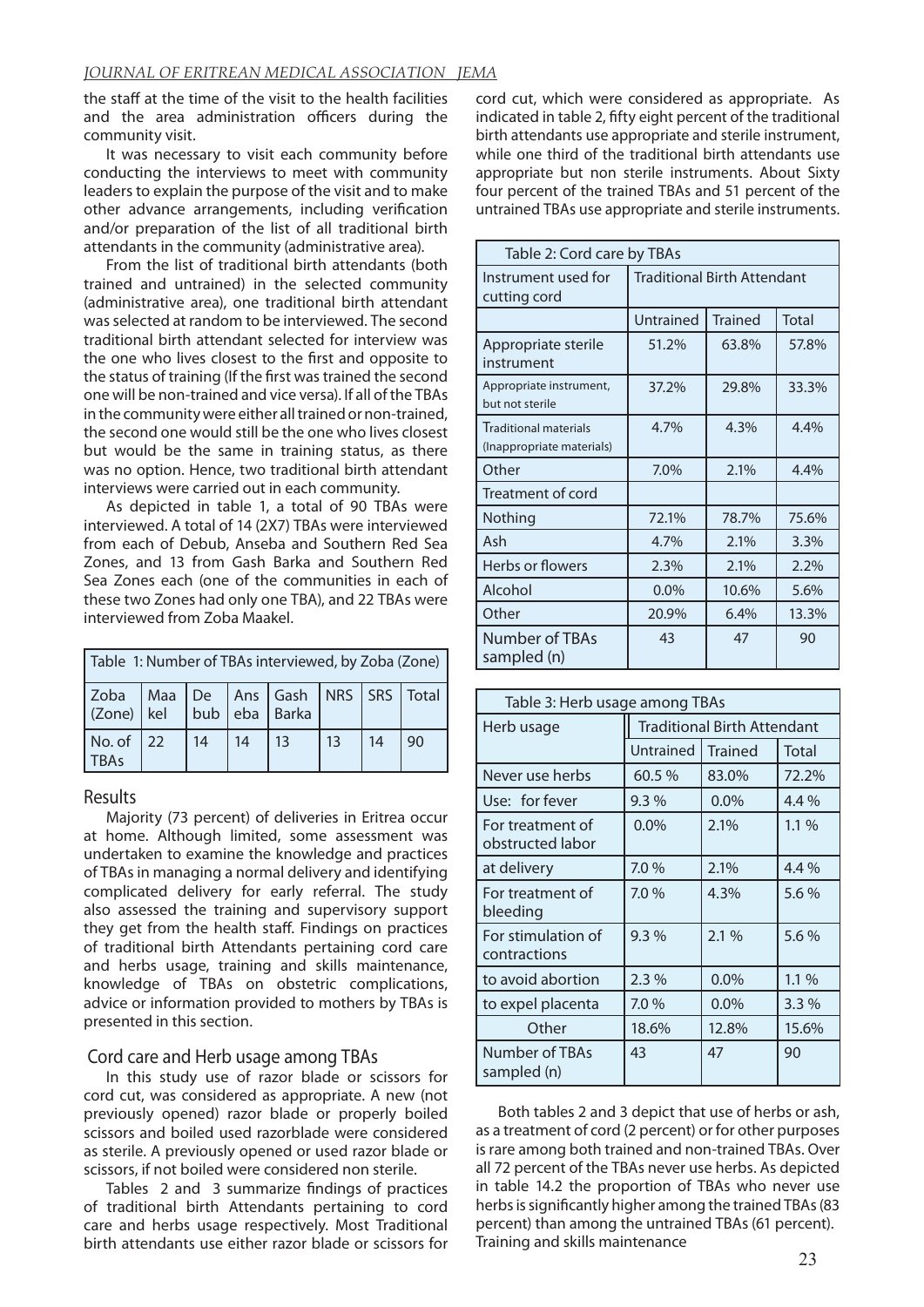| Table 4 Last time TBA received training, by Zone |        |                   |         |                      |            |            |              |                   |  |
|--------------------------------------------------|--------|-------------------|---------|----------------------|------------|------------|--------------|-------------------|--|
| Last training                                    |        | Zoba (Gash Barka) |         |                      |            |            |              |                   |  |
|                                                  | Maakel | Debub             | Anseba  | Gash<br><b>Barka</b> | <b>NRS</b> | <b>SRS</b> | <b>Total</b> | Cumulative %      |  |
| In the past week                                 | 4.5%   | $0.0\%$           | $0.0\%$ | $0.0\%$              | 7.7%       | $0.0\%$    | 2.2%         | 2.2%              |  |
| In the past month                                | 4.5%   | $0.0\%$           | $0.0\%$ | $0.0\%$              | 0.0%       | $0.0\%$    | 1.1%         | 3.3%              |  |
| In the past 6 months                             | 9.1%   | 7.1%              | 14.3%   | 7.7%                 | 7.7%       | 14.3%      | 10.0%        | 13.3%             |  |
| In the past year                                 | 40.9%  | 35.7%             | 14.3%   | 23.1%                | 7.7%       | 35.7%      | 27.8%        | 41.1%             |  |
| In the past 5 years                              | 4.5%   | 14.3%             | 7.1%    | 15.4%                | 15.4%      | 14.3%      | 11.1%        | 52.2%             |  |
| Never                                            | 36.4%  | 42.9%             | 64.3%   | 53.8%                | 61.5%      | 35.7%      | 47.8%        | 100.0%            |  |
| Number of TBAs sampled (n)                       | 22     | 14                | 14      | 13                   | 13         | 14         | 90           | $\qquad \qquad -$ |  |

| Table 5: Last time TBAs attended delivery |                                     |                |              |                 |  |  |  |  |
|-------------------------------------------|-------------------------------------|----------------|--------------|-----------------|--|--|--|--|
| Last delivery                             | <b>Traditional birth attendants</b> |                |              |                 |  |  |  |  |
|                                           | Untrained                           | <b>Trained</b> | <b>Total</b> | Cumulative %    |  |  |  |  |
| In the past week                          | 18.6%                               | 27.7%          | 23.3%        | 23.3%           |  |  |  |  |
| In the past month                         | 30.2%                               | 38.3%          | 34.4%        | 57.7%           |  |  |  |  |
| In the past 6 mo.                         | 30.2%                               | 21.3%          | 25.6%        | 83.3%           |  |  |  |  |
| In the past year                          | 16.3%                               | 12.8%          | 14.4%        | 97.7%           |  |  |  |  |
| In the past 5 years                       | 4.7%                                | $0.0\%$        | 2.2%         | 99.9%           |  |  |  |  |
| <b>Never</b>                              | 0.0%                                | $0.0\%$        | 0.0%         | 99.9%           |  |  |  |  |
| Number of TBAs sampled (n)                | 43                                  | 47             | 90           | $\qquad \qquad$ |  |  |  |  |

Table 4 reveals that only 13 percent of the traditional birth attendants received training in the past 6 months, while a cumulative of 41 percent received training in one year time prior to the study, and a cumulative 52 percent in the past five years, the remaining 48 percent never received training.

In order to maintain the skills of the TBAs up to standard (provided they are supervised by conventionally trained health staff i.e. nurses/midwives) it is important that they regularly practice assisting mothers during their delivery. Tables 5 depicts the last time the TBAs attended delivery.

The table reveals that 68 percent of the TBAs attended their last delivery within the month prior to the study and majority (83 percent) within 6 months, only 2 percent did not attend any delivery for one to five years (all of them among the untrained ones). There was no TBA who has never attended a delivery. The findings in table 9.4 suggest that the trained TBAs tend to have more recent experience of delivery as compared with the untrained TBAs.

| Table 6: Timing of facility postpartum visits, as<br>recommended by TBA |                                               |             |              |                  |  |  |  |  |
|-------------------------------------------------------------------------|-----------------------------------------------|-------------|--------------|------------------|--|--|--|--|
| Timing of<br>recommended<br>postpartum<br>visit                         | <b>Traditional Birth Attendants</b><br>(TBAs) |             |              |                  |  |  |  |  |
|                                                                         | Untra<br>ined                                 | Trai<br>ned | <b>Total</b> | Cumula<br>tive % |  |  |  |  |
| Immediately                                                             | 4.7%                                          | $0.0\%$     | 2.2%         | 2.2%             |  |  |  |  |
| During first week                                                       | 2.3%                                          | 6.4%        | 4.4%         | 6.6%             |  |  |  |  |
| During first 6<br>weeks                                                 | 4.7%                                          | 10.6%       | 7.8%         | 14.4%            |  |  |  |  |
| If motheris ill or<br>has problem                                       | 11.6%                                         | 19.1%       | 15.6%        | 30.0%            |  |  |  |  |
| Other                                                                   | 0.0%                                          | 2.1%        | 1.1%         | 31.1%            |  |  |  |  |
| Never or does<br>not refer                                              | 76.7%                                         | 59.6%       | 67.8%        | 98.9%            |  |  |  |  |
| Number of TBAs<br>sampled (n)                                           | 43                                            | 47          | 90           |                  |  |  |  |  |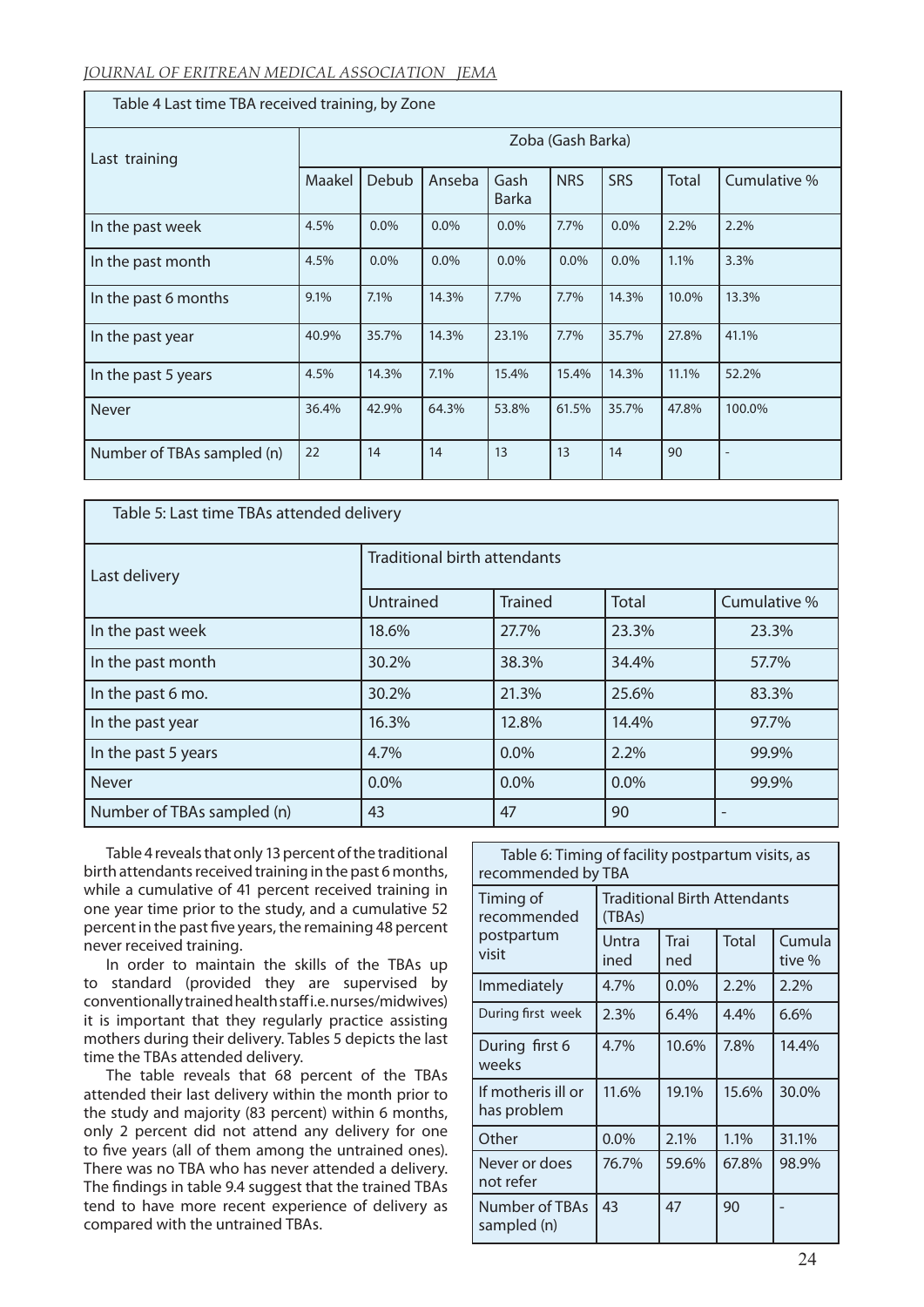# *JOURNAL OF ERITREAN MEDICAL ASSOCIATION JEMA*

Table 6 reveals whether Traditional birth attendants recommend postpartum visit to a health facility for those deliveries they attended and when they do, the timing they recommended for the visit. Findings indicates only a cumulative of 14 percent routinely advise mothers to visit a health facility for postpartum check up with in the first 6 weeks after delivery. The remaining majority (85 percent) do not advise mothers to go for a postpartum checkup routinely. Sixteen percent advise mothers to go to a health facility for a postpartum check up only if they encountered a problem during delivery or if the mother is ill, while two third of the TBAs never advise mothers to go to health facility for a post partum check up. The proportion of TBAs who never advise or refer mothers to a health facility for a postpartum check up is higher among the untrained TBAs (77 percent) than the trained TBAs (60 percent)

# Knowledge of TBAs on obstetric complications

The major role of TBA in relation to obstetric complications is early recognition and referral. Table 7 present knowledge of Traditional Birth Attendants of warning signs and symptoms of pregnancy, delivery and perperium, which prompt referral. When the TBAs were asked what warning signs would prompt them to refer their clients, only 10 percent mentioned any previous bad obstetric history including previous caesarian section, previous stillbirth etc., only 19 percent mentioned cessation of fetal movement or when baby doesn't move, only 21 percent mentioned a sign related with sepsis e.g. foul vaginal discharge or low abdominal pain. Although three fourth

mentioned hemorrhage or bleeding less than a quarter included or specifically mentioned light bleeding or spotting.

As depicted in table 7 the trained TBAs, were better than the untrained ones in recalling warning signs that prompt them to refer. As seen in the qualitative information of the case control component of this study (part II), in some of the instances of complication, the TBA try to treat the complications herself in other instances they do not recognize the symptoms as a problem and wait until it is too late.

It is important that the TBAs (as well as the mother and her families) know and identify complications that require referral early, so that the referral process begins. The knowledge on the danger signs during pregnancy and delivery was generally low for both trained and untrained TBAs.

| Table 7: Knowledge by TBAs of warning signs,<br>which would prompt referral       |                                    |                |              |  |  |  |  |
|-----------------------------------------------------------------------------------|------------------------------------|----------------|--------------|--|--|--|--|
| Warning<br>signs recalled                                                         | <b>Traditional Birth Attendant</b> |                |              |  |  |  |  |
|                                                                                   | $_{\text{Un}}$<br>trained          | <b>Trained</b> | <b>Total</b> |  |  |  |  |
| Previous bad<br>obstetric history or<br>abdominal scars or<br>previous stillbirth | 9.3%                               | 10.6%          | 10.0%        |  |  |  |  |

| Hypertension<br>or headache or<br>swelling or fits                      | 27.9% | 48.9% | 38.9% |
|-------------------------------------------------------------------------|-------|-------|-------|
| Anemia or pallor<br>or fatigue or<br>breathlessness                     | 37.2% | 57.4% | 47.8% |
| <b>Cessation of fetal</b><br>movement or baby<br>does not move          | 14.0% | 23.4% | 18.9% |
| Abnormal lie or<br>position of fetus                                    | 46.5% | 57.4% | 52.2% |
| Sepsis or foul<br>smelling discharge<br>or postpartum<br>abdominal pain | 23.3% | 19.1% | 21.1% |
| Light bleeding or<br>spotting                                           | 25.6% | 21.3% | 23.3% |
| Hemorrhage or<br>heavy bleeding                                         | 67.4% | 85.1% | 76.7% |
| Multiplepregnancy<br>or large abdomen                                   | 2.3%  | 19.1% | 11.1% |
| Obstructed or<br>prolonged labor or<br>"sun set two times"              | 55.8% | 46.8% | 51.1% |
| <b>Number of TBAs</b><br>sampled (n)                                    | 43    | 47    | 90    |

| Table 8: Last time TBA saw a woman with complications<br>of abortion, by Zone |             |           |            |                      |                      |       |              |  |
|-------------------------------------------------------------------------------|-------------|-----------|------------|----------------------|----------------------|-------|--------------|--|
| Last                                                                          | Zoba (Zone) |           |            |                      |                      |       |              |  |
| incomplete<br>abortion<br>seen by<br><b>TBA</b>                               | Maa<br>kel  | De<br>bub | Ans<br>eba | Gash<br><b>Barka</b> | <b>NRS</b>           | SRS   | <b>Total</b> |  |
| In the past<br>week                                                           | 0.0%        | 7.1%      | 7.1%       | 0.0%                 | 0.0%                 | 0.0%  | 2.2%         |  |
| In the past<br>month                                                          | 18.2%       | 28.6%     | 7.1%       | 0.0%                 | 7.7%                 | 7.1%  | 12.2%        |  |
| In the past<br>6 months                                                       | 4.5%        | 21.4%     | 14.3%      | 7.7%                 | 0.0<br>$\frac{0}{0}$ | 7.1%  | 8.9%         |  |
| In the past<br>5 years                                                        | 4.5%        | 0.0%      | 14.3%      | $0.0\%$              | 7.7%                 | 7.1%  | 5.6%         |  |
| 5 years ago<br>or longer                                                      | 13.6%       | $0.0\%$   | 0.0%       | 7.7%                 | 0.0%                 | 7.1%  | 5.6%         |  |
| Never                                                                         | 36.4%       | 28.6%     | 50.0%      | 84.6%                | 69.2%                | 50.0% | 51.1%        |  |
| Number<br>of TBAs<br>sampled<br>(n)                                           | 22          | 14        | 14         | 13                   | 13                   | 14    | 90           |  |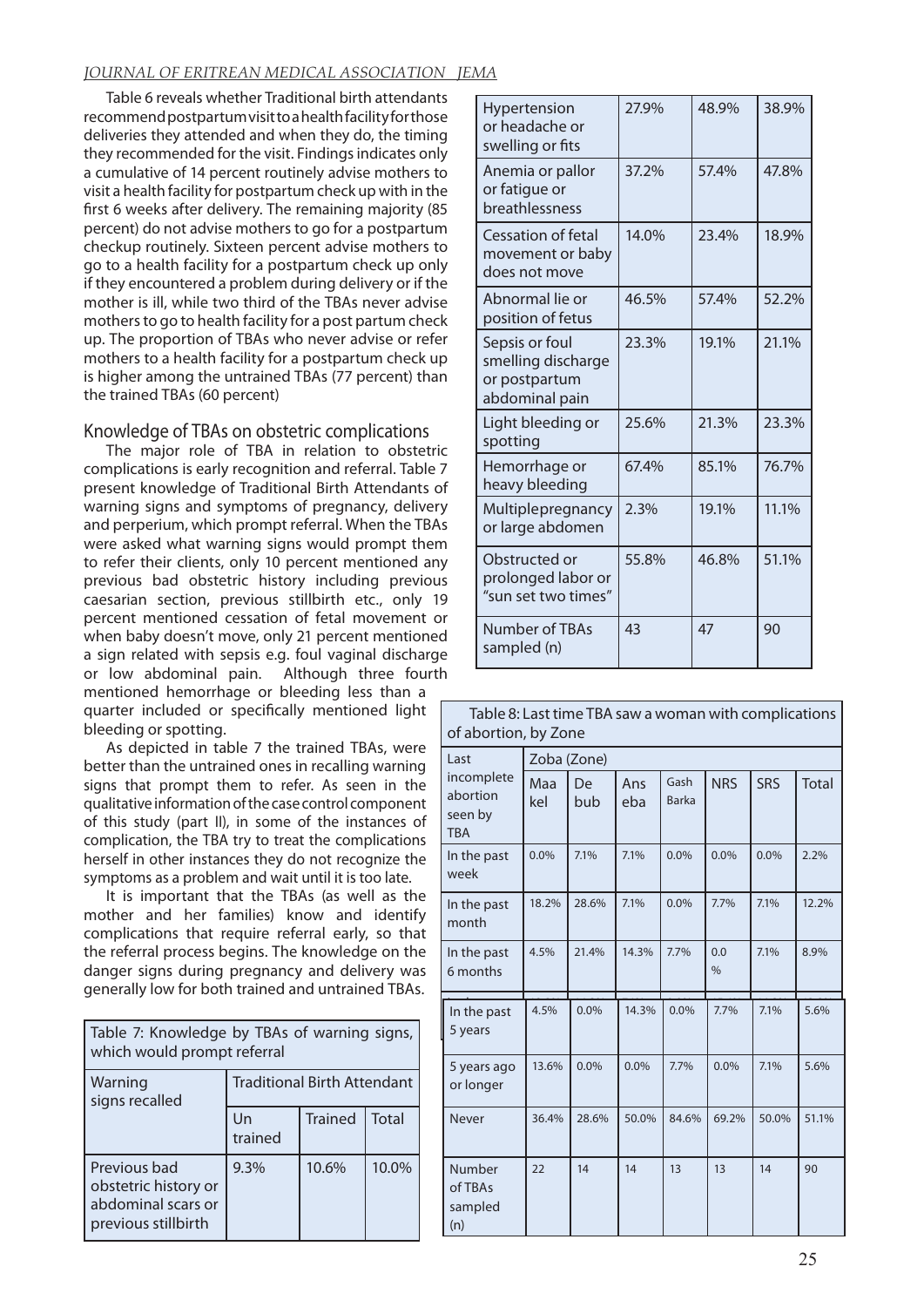# *JOURNAL OF ERITREAN MEDICAL ASSOCIATION JEMA*

TBAs were asked whether women come to them for assistance with the complications of abortion. As revealed in table 8, half of the TBAs interviewed said women never come to them for complications of abortion. About one third of the TBAs had seen at least one case with complications of abortion ranging from within a week to a year. The TBAs that said have seen a case said they referred such cases to the health facilities. The fact that about one third of the TBAs have seen at least one case of abortion complication within the last year shows that clearly TBAs could have a role to play in recognition of symptoms of abortion complications and in their prompt referral for treatment.

and personal hygiene (50 percent).

Over all the trained TBAs seem to provide more information to their clients than the untrained ones. 17 percent of the trained TBAs said they provide information or advice mothers to go to health facility for Child spacing or family planning, while none of the untrained TBAs said so. All TBAs (trained or untrained) in Zobas Anseba and southern Red Sea do not provide any information on family planning to their clients. Information on cord care is provided to clients only by some TBAs in Zoba Maakel (18.2 percent).

| Table 9: Educational messages and advice given after delivery to clients by TBAs |                             |                |              |  |  |  |  |
|----------------------------------------------------------------------------------|-----------------------------|----------------|--------------|--|--|--|--|
| Advice or information provided to mothers                                        | Traditional birth attendant |                |              |  |  |  |  |
|                                                                                  | Untrained                   | <b>Trained</b> | <b>Total</b> |  |  |  |  |
| Child spacing or family planning                                                 | $0.0\%$                     | 17.0%          | 8.9%         |  |  |  |  |
| Early breast-feeding                                                             | 51.2%                       | 66.0%          | 58.9%        |  |  |  |  |
| Information on postpartum complications                                          | 9.3%                        | 14.9%          | 12.2%        |  |  |  |  |
| Cord care                                                                        | 4.7%                        | 4.3%           | 4.4%         |  |  |  |  |
| Nutrition for mother                                                             | 62.8%                       | 68.1%          | 65.6%        |  |  |  |  |
| Immunization                                                                     | 11.6%                       | 25.5%          | 18.9%        |  |  |  |  |
| Personal hygiene                                                                 | 48.8%                       | 51.1%          | 50.0%        |  |  |  |  |
| Number of TBAs sampled (n)                                                       | 43                          | 47             | 90           |  |  |  |  |

| Table 10: Educational messages and advice given after delivery to clients by TBAs |             |              |         |            |            |            |       |  |
|-----------------------------------------------------------------------------------|-------------|--------------|---------|------------|------------|------------|-------|--|
| Advice or information provided to                                                 | Zoba (Zone) |              |         |            |            |            |       |  |
| mothers                                                                           | Maakel      | <b>Debub</b> | Anseba  | Gash Barka | <b>NRS</b> | <b>SRS</b> | Total |  |
| Child spacing or family planning                                                  | 13.6%       | 14.3%        | $0.0\%$ | 15.4%      | 7.7%       | 0.0%       | 8.9%  |  |
| Early breast-feeding                                                              | 59.1%       | 50.0%        | 57.1%   | 46.2%      | 61.5%      | 78.6%      | 58.9% |  |
| Information on postpartum complications                                           | 13.6%       | 7.1%         | 14.3%   | 15.4%      | 7.7%       | 14.3%      | 12.2% |  |
| Cord care                                                                         | 18.2%       | 0.0%         | $0.0\%$ | 0.0%       | $0.0\%$    | 0.0%       | 4.4%  |  |
| Nutrition for mother                                                              | 50.0%       | 64.3%        | 78.6%   | 69.2%      | 61.5%      | 78.6%      | 65.6% |  |
| Immunization                                                                      | 22.7%       | 7.1%         | 21.4%   | 23.1%      | 30.8%      | 7.1%       | 18.9% |  |
| Personal hygiene                                                                  | 54.5%       | 57.1%        | 50.0%   | 53.8%      | 30.8%      | 50.0%      | 50.0% |  |
| Number of TBAs sampled (n)                                                        | 22          | 14           | 14      | 13         | 13         | 14         | 90    |  |

Advice or information provided to mothers by TBAs

Tables 9 and 10 present Educational messages and advice given to their clients after delivery by TBA status of training and by Zone respectively. As depicted in table 9.8, the most common advice provided to clients after delivery by the TBAs were on: - nutrition for mother (66 percent), early breast-feeding (59 percent)

# Supervisory support provided to TBAs

As depicted in table 11, the majority (57 percent) of the TBAs never got any supervisory support from the health facilities. Only 36 percent got a supervisory support in the six months prior to the study. Provision of supervisory support to TBAs is weak in all Zones.